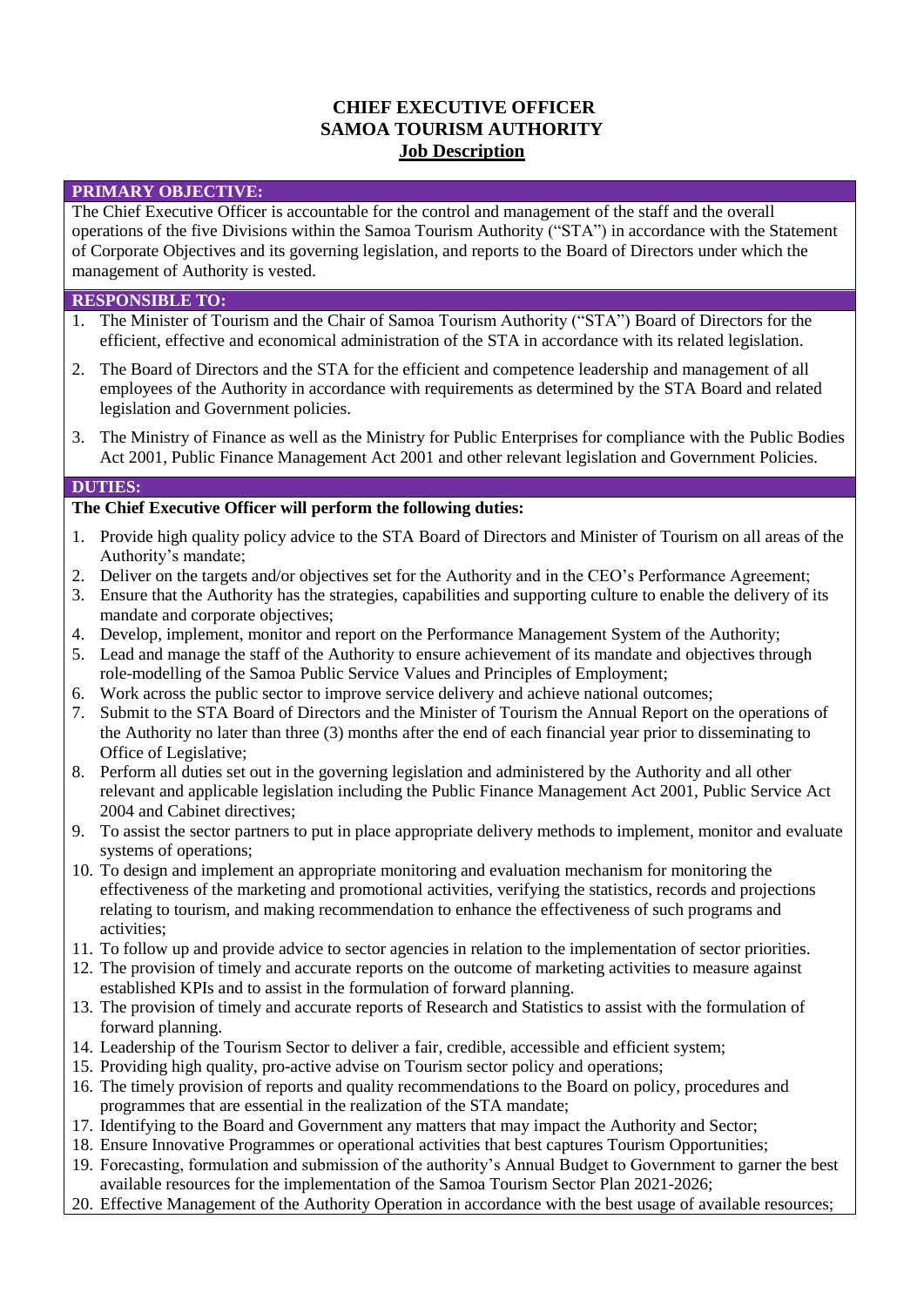- 21. Preparation of the Monthly, Quarterly and Annual Report on the operations of the Authority in compliance with Public Bodies Performance and Accountability Act 2001 amended 2015 and other relevant legislation;
- 22. Ensuring Authority complies with applicable legislations and policies, procedures and directives of Government; and
- 23. Represent the Government of Samoa in relevant international or regional organizations, institutions and forums specific to Tourism.

# **KEY DELIVERABLES**

- 1. Successful implementation and monitoring of the Samoa Tourism Sector Plan 2021-2026 in Year 1.
- 2. Ensure successful implementation of policies, decisions, directions and priorities in accordance with the Samoa Tourism Sector Plan 2021-2026 that are conducive to the enabling of positive and sustainable tourism in Samoa by Year 3.
- 3. Ensure successful implementation of the STA Corporate Plan 2020-2024 to ensure all the actions achieve the outcomes outlined in the Samoa Tourism Sector Plan and Strategy for the Development of Samoa.
- 4. Develop, finalize and implement Accommodation Standards and ensure a 100% Sector compliance by Year 1.
- 5. Review and update existing policies and /or guidelines on the effectiveness of marketing and promotional activities relating to tourism by Year 2.
- 6. Successful implementation of marketing strategies and promotional activities relevant to tourism in Samoa annually.

# **Selection Criteria**

| POSITION SPECIFIC COMPETENCIES |                                                                                                                                                                                                                                                                                                                                                                                                                                                                                                                                                                                                                                                                                                                                                                                                                                                                                                                                                                                                                                                                                                                                                                                                                                                                                                                                                                                                       |
|--------------------------------|-------------------------------------------------------------------------------------------------------------------------------------------------------------------------------------------------------------------------------------------------------------------------------------------------------------------------------------------------------------------------------------------------------------------------------------------------------------------------------------------------------------------------------------------------------------------------------------------------------------------------------------------------------------------------------------------------------------------------------------------------------------------------------------------------------------------------------------------------------------------------------------------------------------------------------------------------------------------------------------------------------------------------------------------------------------------------------------------------------------------------------------------------------------------------------------------------------------------------------------------------------------------------------------------------------------------------------------------------------------------------------------------------------|
| <b>SKILLS &amp; ABILITIES</b>  | <b>DESCRIPTORS</b>                                                                                                                                                                                                                                                                                                                                                                                                                                                                                                                                                                                                                                                                                                                                                                                                                                                                                                                                                                                                                                                                                                                                                                                                                                                                                                                                                                                    |
| <b>Strategic Leadership</b>    | Articulates a clear vision for the organisation and inspire a sense of shared<br>$\bullet$<br>purpose that drives the Authority's vision and long-term direction to achieve<br>government and agency objectives to ensure improved services to the<br>community.<br>Considers emerging trends and multiple perspectives when assessing impact<br>of key issues and identifies long-term opportunities and viable solutions.<br>Provides advice to government that reflects analysis of a broad range of<br>issues and the whole-of-government agenda.<br>Able to initiate and analyse policies and provide strategic advice at the<br>$\bullet$<br>Ministerial and Board level.<br>Develop clear goals that are consistent with approved strategies, identify<br>priority activities and allocate resources appropriately.<br>Ability to identify strategic issues, opportunities and risks and able to<br>communicate effectively broad and compelling organisational direction.<br>Sound knowledge of all current relevant legislations governing the<br>$\bullet$<br>Authority's operations and all legislation related to public bodies.<br>Ability to acquire and administer resources (human, financial, material,<br>information) in a manner that instil public trust and accomplish the<br>Authority's goals.<br>Is resourceful, optimistic, energetic, open-minded, flexible and capable of |
|                                | solving problems and making sound decisions.                                                                                                                                                                                                                                                                                                                                                                                                                                                                                                                                                                                                                                                                                                                                                                                                                                                                                                                                                                                                                                                                                                                                                                                                                                                                                                                                                          |
| <b>Building Relationships</b>  | Nurtures internal and external relationship.<br>$\bullet$                                                                                                                                                                                                                                                                                                                                                                                                                                                                                                                                                                                                                                                                                                                                                                                                                                                                                                                                                                                                                                                                                                                                                                                                                                                                                                                                             |
|                                | Develops guides and monitors employees.<br>$\bullet$                                                                                                                                                                                                                                                                                                                                                                                                                                                                                                                                                                                                                                                                                                                                                                                                                                                                                                                                                                                                                                                                                                                                                                                                                                                                                                                                                  |
|                                | Values individual's differences, strengths and potential and harness these to<br>achieve the Authority's goals.                                                                                                                                                                                                                                                                                                                                                                                                                                                                                                                                                                                                                                                                                                                                                                                                                                                                                                                                                                                                                                                                                                                                                                                                                                                                                       |
|                                | Nurture, network and communicate with all stakeholders, both local and<br>international.                                                                                                                                                                                                                                                                                                                                                                                                                                                                                                                                                                                                                                                                                                                                                                                                                                                                                                                                                                                                                                                                                                                                                                                                                                                                                                              |